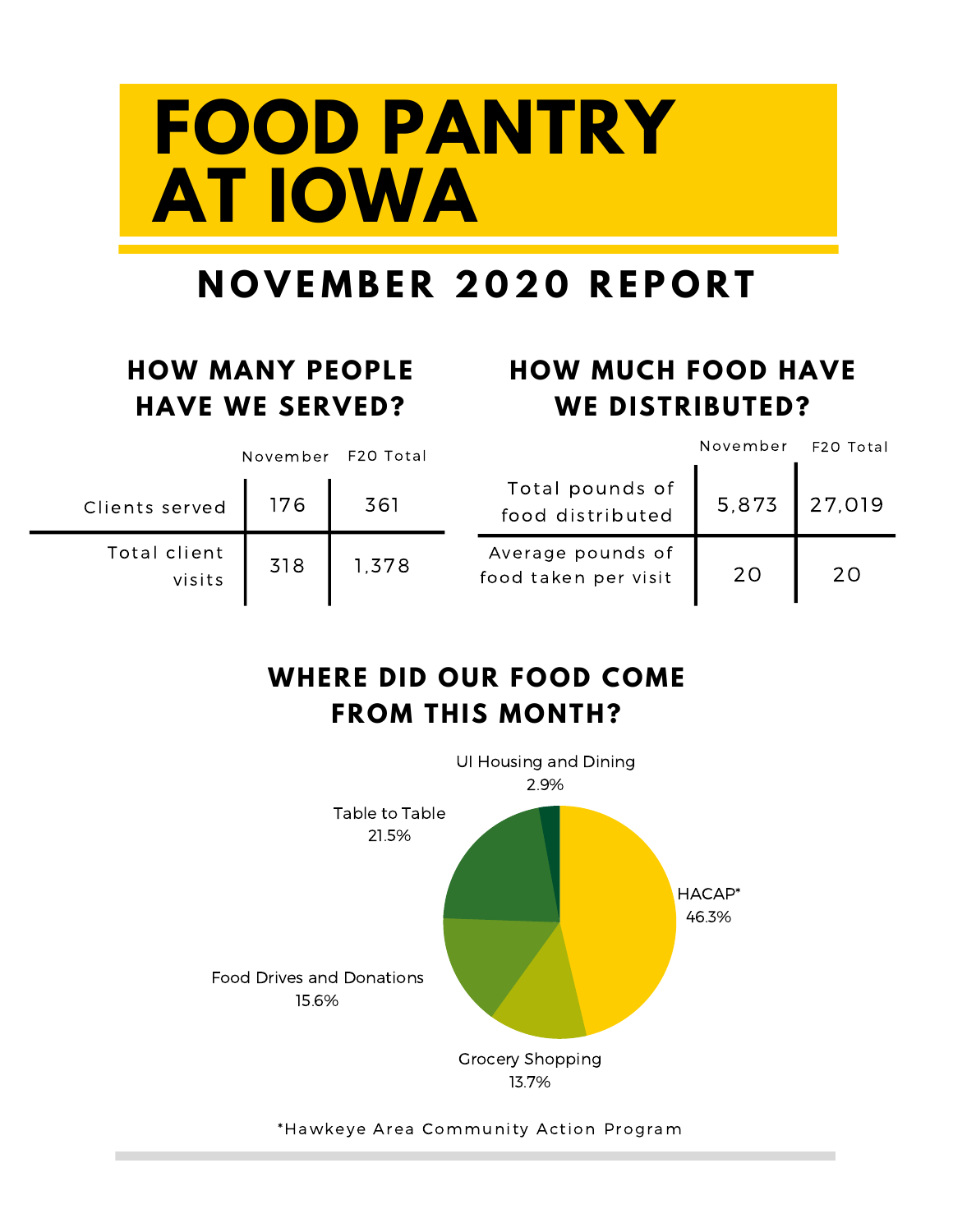## **COMPARISON TO FALL 2019**